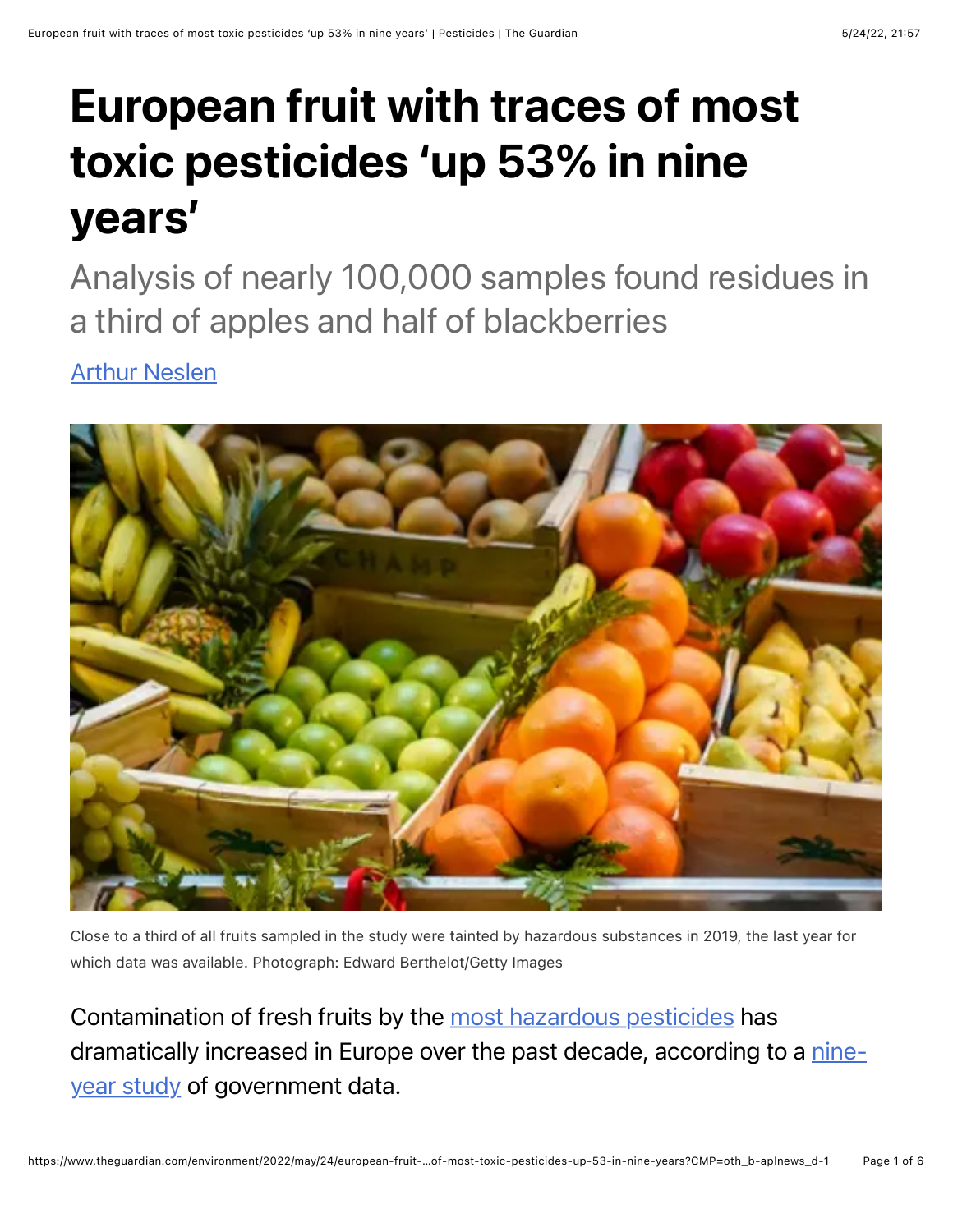A third of apples and half of all blackberries surveyed had residues of the most toxic categories of pesticides, some of which have been linked to illnesses including cancer, heart disease and birth deformities.

Residues on kiwi fruits rose from 4% in 2011 to 32% in 2019, with the contamination of cherries also more than doubling from 22% to 50% over the same time period.

In all, the analysis of nearly 100,000 popular homegrown fruit samples in [Europe](https://www.theguardian.com/world/europe-news) found a 53% rise in contamination by the most hazardous pesticides, over nine years. The study was conducted by Pesticide Action Network (PAN) Europe.

The survey did not include British produce but the UK imports over 3.2m tonnes of fresh fruits and vegetables from the EU each year, meeting about 40% of internal demand, [according to the CBI.](https://www.cbi.eu/news/brexit-effect-fresh-trade#:~:text=The%2027%20EU%20member%20states,of%20the%20UK)

Prof Nicole Van Dam of the German Centre for Integrative Biodiversity Research (iDiv) described the report as "shocking".

"What is the point of eating healthy if the healthy fruits and vegetables are sprayed with toxins?" she asked.

PAN Europe spokeswoman Salomé Roynel said: "Consumers are now in an awful position, told to eat fresh fruit, much of which is contaminated with the most toxic pesticide residues linked to serious health impacts. It is clear to us that governments have no intention of banning these pesticides, whatever the law says. They are too afraid of the farming lobby, which depends on powerful chemicals and a broken agricultural model."

Roynel said that chemicals used in the most toxic pesticides had no safe limits, and called on consumers to buy organic fruit this summer "especially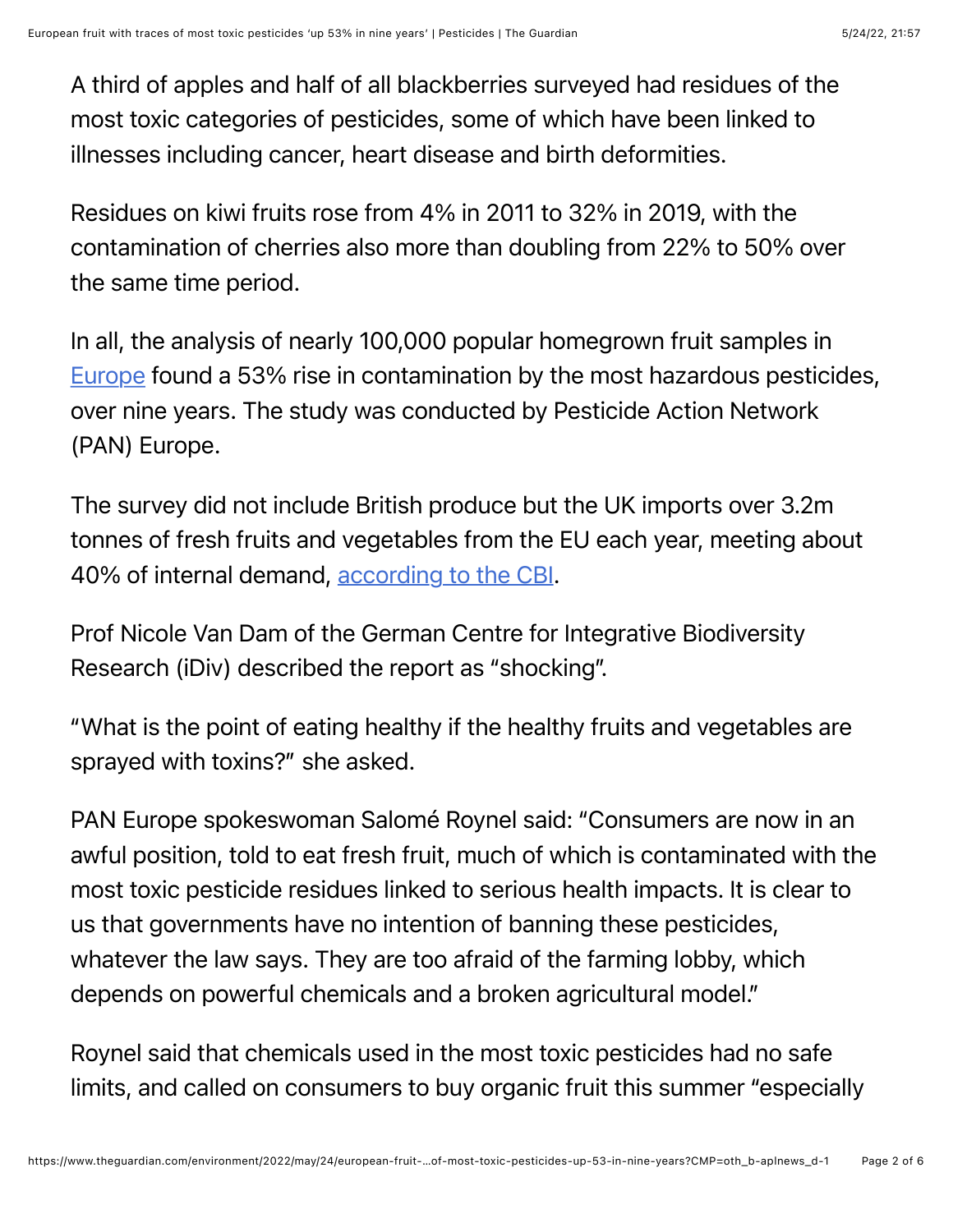if they are pregnant or feeding young children".

The research found that 87% of pears in Belgium and 85% of those in Portugal were contaminated by at least one toxic pesticide.

Close to a third of all fruits sampled were tainted by hazardous substances in 2019, the last year for which data was available to researchers.

The most contaminated fruits sampled were blackberries (51%), peaches (45%), strawberries (38%), cherries (35%) and apricots (35%).

For vegetables, celery (50%), celeriac (45%) and kale (31%) were the most contaminated products.

Anika Gatt Seretny, a spokeswoman for the CropLife Europe trade association said: "The presence of substance traces doesn't mean the food is unsafe. The European **Food Safety Authority (Efsa)** has conducted extensive research on this topic, demonstrating that consumer risk from dietary cumulative exposure is below the threshold and thus not a risk factor."

Stefan Van De Keersmaecker, a European Commission spokesman added that: "Efsa [the European Food Safety Authority] publishes each year a report on pesticides residues in food products, which is generally acknowledged to be the most comprehensive report on this issue. For many years, the report has shown that 98% of the samples collected comply with EU legislation."

The commission [claims](https://ec.europa.eu/food/plants/pesticides/sustainable-use-pesticides/farm-fork-targets-progress/eu-trends_en) that the use of hazardous pesticides dropped by [12% in 2019 compared to the 2015-17 period, and is proposing a further](https://ec.europa.eu/food/horizontal-topics/farm-fork-strategy_en) 50% cut by 2030.

In contrast, the new study found that contamination figures had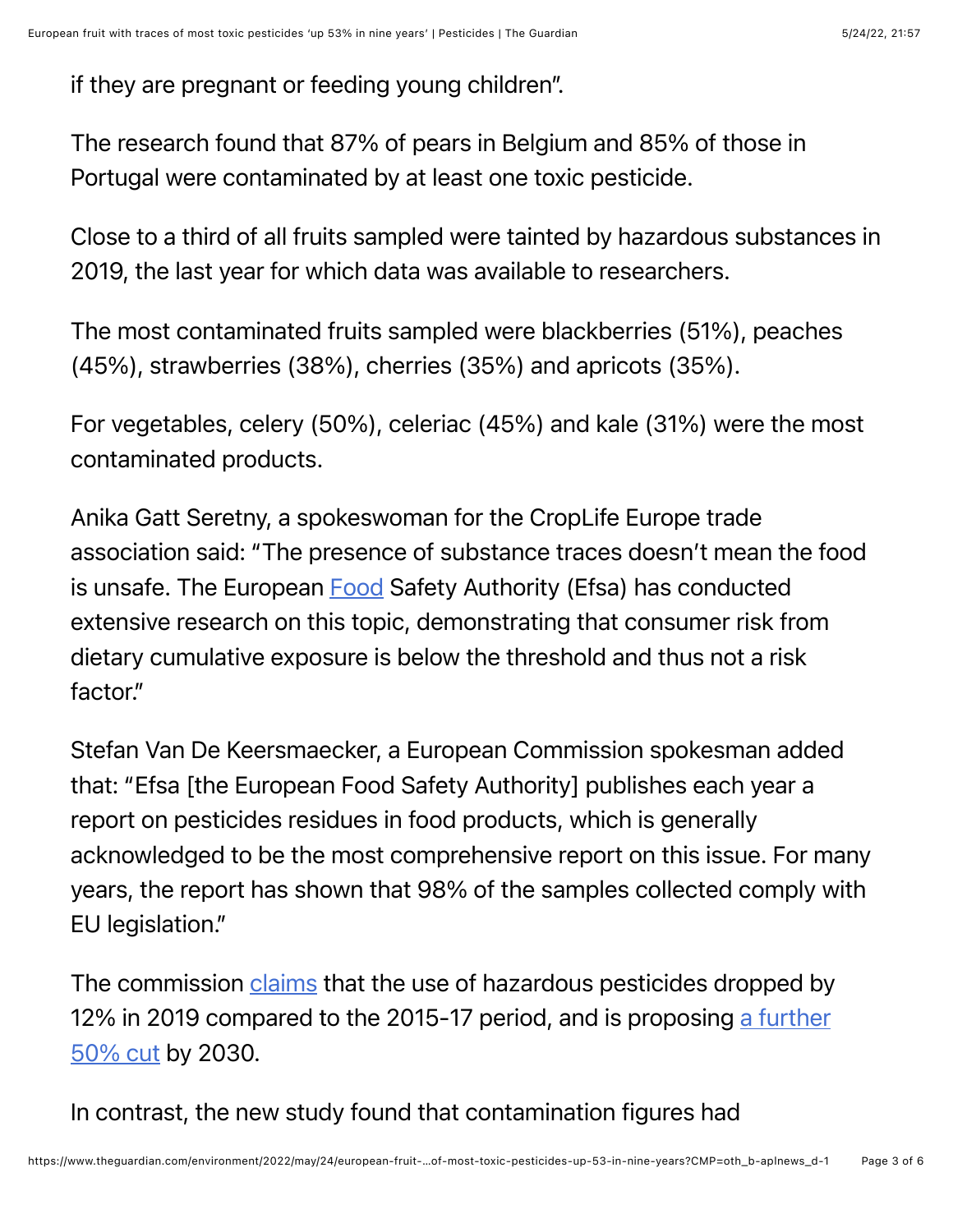"dramatically" increased for fruits such as apples (by 117%) and cherries (by [152%\) since 2011, the year that EU governments were supposed to start](https://eur-lex.europa.eu/legal-content/EN/TXT/?uri=CELEX%3A32009R1107) banning the relevant pesticides. Overall, they found that the proportion of contaminated fruits and veg in 2019 was up 8.8% on the 2015-17 baseline.

Dr Guy Pe'er, an ecologist at iDiv, said that the quantities of pesticides used were less important than their impacts, because "nowadays you can kill a lot more with a lot less material."

He said the new study was extremely worrying because it "likely exposes just the tip of an iceberg of agrochemicals" as a result of its focus on chemicals already proved to be hazardous.

"Our concerns about the overuse of chemicals should go far beyond just worrying about the specific fruits and vegetables that are monitored – we are speaking of a system that literally kills itself," he said.

A reform of EU pesticides law, which could contain new reduction targets, is expected on [22 June](https://www.euractiv.com/section/energy-environment/news/the-green-brief-its-now-or-never-for-energy-conservation/), after it was [postponed](https://www.greens-efa.eu/en/article/document/letter-on-the-sustainable-use-of-pesticides-directive-to-the-european-commission) in March amid food security fears related to the Ukraine crisis.

Environmentalists have [raised the alarm](https://www.greens-efa.eu/en/article/document/letter-on-the-sustainable-use-of-pesticides-directive-to-the-european-commission) over what they say are "systematic attacks" on the coming proposal by agribusiness lobbyists.

In March, the European Commission [announced](https://ec.europa.eu/commission/presscorner/detail/en/ip_22_1963) an "exceptional" suspension of green farming rules to allow crops to be sown across 4m hectares (10m acres) of ecological focus areas.

Olivier de Schutter, the co-chair of IPES-Food and UN special rapporteur on extreme poverty and human rights said that European decision-makers should stand firm on green rules.

"Unfortunately now with the food crisis that has developed, we have very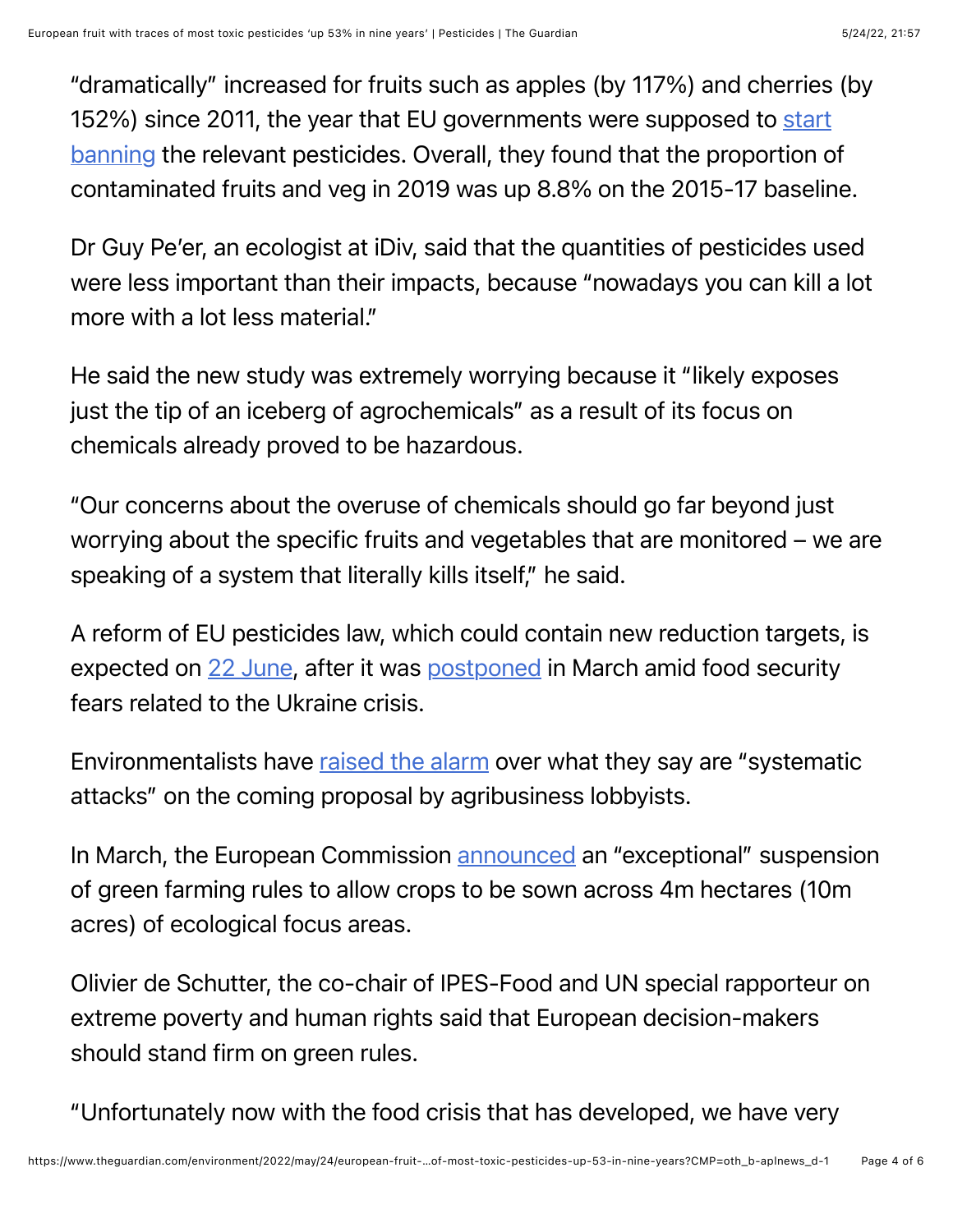strong pressure particularly from farmers unions who say we need to boost production to compensate for the disruption to supplies of wheat, vegetable oil and maize from Ukraine and Russia," he said.

Sign up to First Edition, our free daily newsletter – every weekday morning at 7am BST

"That discourse is very dangerous … but it is a discourse that's very tempting for governments to follow."

The farmers' union Copa-Cogeca and German pesticide manufacturer Bayer were contacted for comment.

… we have a small favour to ask. Tens of millions have placed their trust in the Guardian's fearless journalism since we started publishing 200 years ago, turning to us in moments of crisis, uncertainty, solidarity and hope. More than 1.5 million supporters, from 180 countries, now power us financially – keeping us open to all, and fiercely independent.

Unlike many others, the Guardian has no shareholders and no billionaire owner. Just the determination and passion to deliver high-impact global reporting, always free from commercial or political influence. Reporting like this is vital for democracy, for fairness and to demand better from the powerful.

And we provide all this for free, for everyone to read. We do this because we believe in information equality. Greater numbers of people can keep track of the global events shaping our world, understand their impact on people and communities, and become inspired to take meaningful action. Millions can benefit from open access to quality, truthful news, regardless of their ability to pay for it.

If there were ever a time to join us, it is now. Every contribution, however big